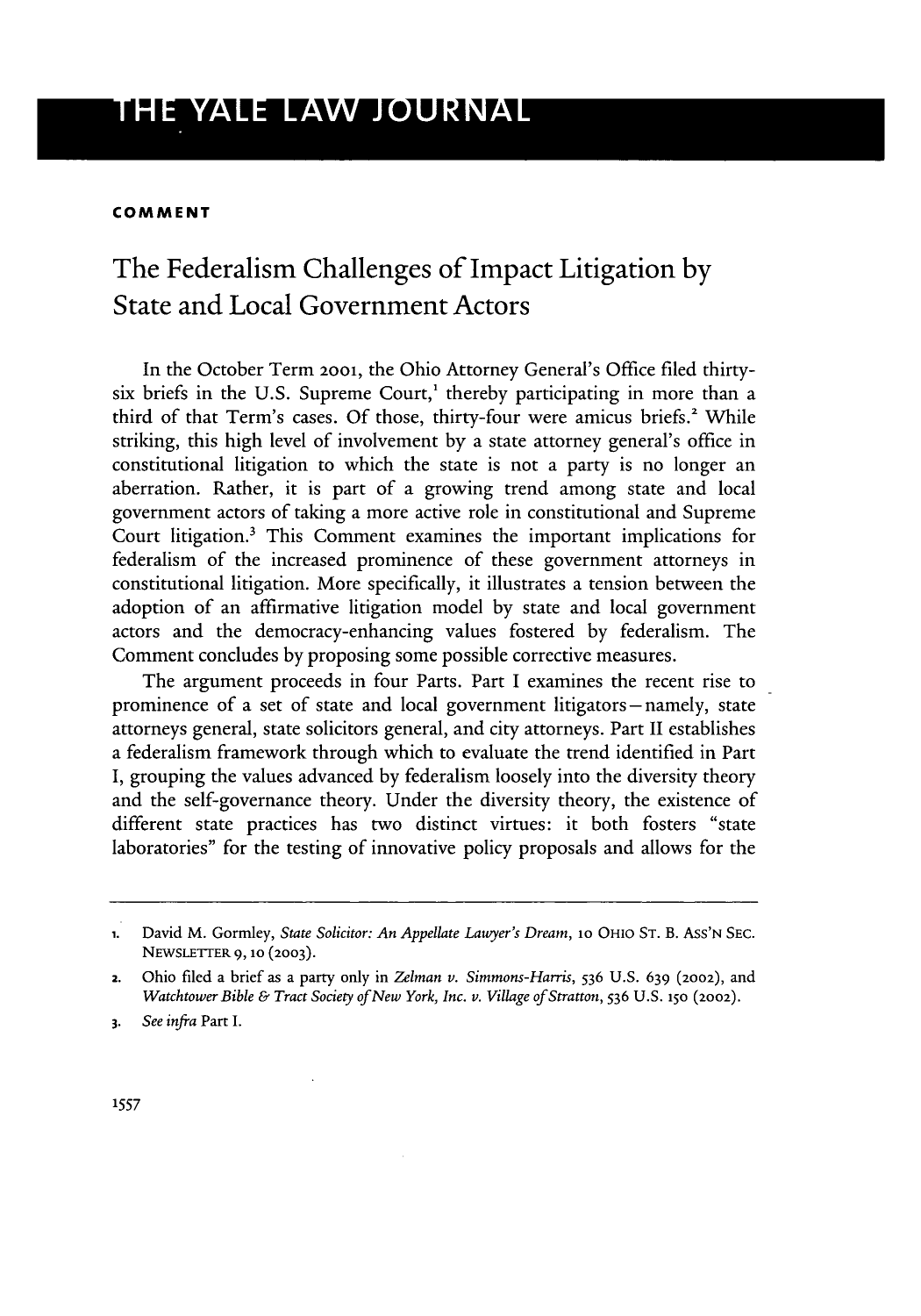tailoring of policies to citizens' varying tastes and situations. Under the selfgovernance theory, the importance of state and local government is preserved in order to encourage democratic participation in governance by the citizenry.

Part III demonstrates the tension between some forms of affirmative litigation undertaken by state and local attorneys and the values promoted by federalism under these two theories. This examination will proceed through two case studies. The first discusses the amicus brief filed by the Attorney General of Texas, joined by twenty-nine other state attorneys general, in *District of Columbia v. Heller*,<sup>4</sup> the case reviewing the District of Columbia's handgun ban. The second reviews the California Attorney General and San Francisco City Attorney's recently filed suit to invalidate Proposition  $8<sub>5</sub>$  the ballot initiative that amended the state constitution of California to prohibit gay and lesbian marriage. Each of these examples involves state action that this Comment will argue conflicts with the purposes of federalism outlined in Part II: Texas's amicus brief in *Heller* represents a use of state power to impose uniformity on state laws that is in tension with the diversity theory, while the San Francisco City Attorney's suit to invalidate a state ballot initiative is at odds with the justifications for federalism put forth by the self-governance theory.

Part IV briefly proposes some potential reforms. Rather than patterning their offices after public interest law firms, this Comment proposes that state actors embrace the model of federal prosecutors in order to avoid partisan capture. First, they should establish a cadre of career appellate lawyers likely to span several administrations. Second, they should impose upon themselves  or state legislators should impose upon them-the discipline of primarily accepting cases through agency referral.

# **I. THE INCREASED PROMINENCE OF STATE AND LOCAL ACTORS IN FEDERAL CONSTITUTIONAL LITIGATION**

Three classes of state and local government attorneys have assumed a newly prominent role in affirmative constitutional litigation in recent years. First, since the mid-197os, state attorneys general have filed increasing numbers of amicus briefs in the U.S. Supreme Court under the aegis of the National Association of Attorneys General.<sup>6</sup> Second, in the past ten years, a

<sup>4-</sup> **128** S. Ct. **2783** (2008).

**<sup>5.</sup> CAL. CONST.** art. I, **§ 7.5.**

**<sup>6.</sup>** Thomas R. Morris, *States Before the U.S. Supreme Court: State Attorneys General as* Amicus Curiae, **70 JUDICATURE 298 (1987).**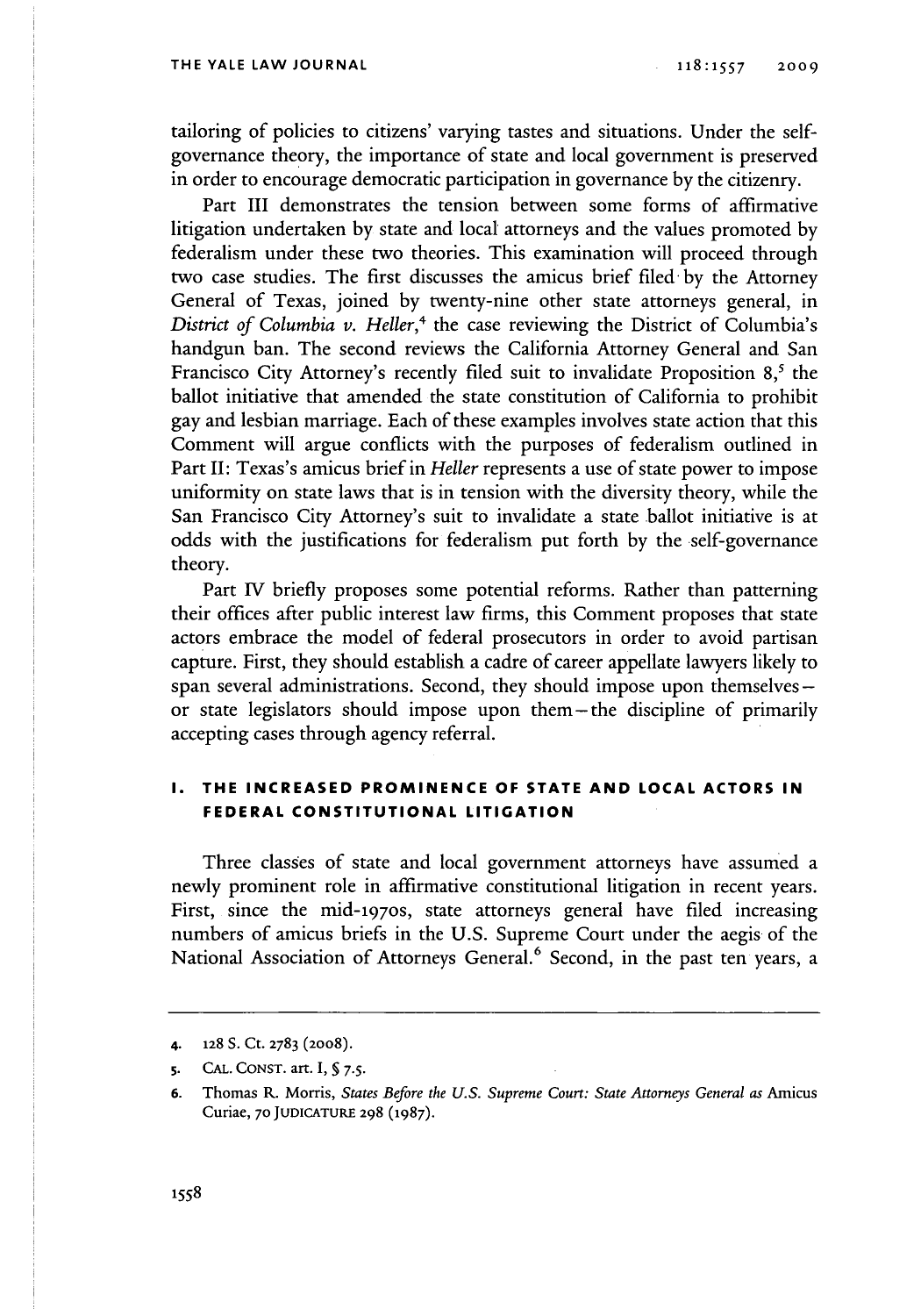dozen states have established the office of state solicitor general, $\bar{z}$  the occupant of which is charged with state appeals in front of the Supreme Court and with other critical appeals.<sup>8</sup> Finally, a new generation of city attorneys, exemplified by the San Francisco Office of the City Attorney, has become increasingly involved in constitutional and Supreme Court litigation.<sup>9</sup>

Indeed, in recent years, states have appeared as amici in "more than a third of the cases that the Supreme Court considers on the merits."<sup>10</sup> Concomitantly, each of these institutions has begun to recruit top appellate legal talent in increasing numbers," with many seeing it as "a new road to professional advancement-and face time at the **U.S.** Supreme **Court." <sup>2</sup>**

This newly prominent role for state actors did not arise spontaneously. In the case of state attorneys general, for example, this increased interest in constitutional and Supreme Court litigation resulted from a concerted effort on the part of Chief Justice Warren Burger to increase the prowess of state lawyering before the Court in the wake of a series of state defeats in federalism cases to which he had dissented.<sup>13</sup> The position of state solicitor general, in turn, has been created by attorneys general to "improve the quality of advocacy" at the appellate level and to "promote the orderly development of law."14

- 8. *See, e.g.,* Attorney General of Texas, Office of Solicitor General (Apr. **7,** 2009), http://www.oag.state.tx.us/agency/solicitor\_general.shtml (stating that the Texas Office of Solicitor General was "[e]stablished in January **1999"** to "handle[] those appeals determined to be most significant to Texas and to the development of federal and state jurisprudence").
- **9.** *See, e.g.,* Press Release, S.F. Office of the City Att'y, Herrera's U.S. Supreme Court Brief Blasts Federal Abortion Ban as an 'Episode of Congressional Defiance' (Sept. 20, 20o6), http://www.sfgov.org/site/city\_attorney\_page.asp?id=99160 (describing the San Francisco City Attorney's role as intervenor-respondent in a challenge to the congressional Partial Birth Abortion Ban Act in the Supreme Court).
- **io..** Layton, *supra* note **7,** at 552.
- **11.** *See, e.g.,* Page, *supra* note **7.**
- **12.** Tony Mauro, *Stating Their Case,* AM. LAw., Aug. **18, 2003,** at **63, 63,** *available at* http://www.law.com/jsp/article.jsp?id=1059980472625.
- **13.** Judith Resnik, Joshua Civin & Joseph Frueh, *Ratifying Kyoto at the Local Level: Sovereigntism, Federalism, and Translocal Organizations of Government Actors (TOGAs), 50* ARIz. L. REV. **709, 752** (20o8). The first of these defeats was Fay *v. Noia,* **372 U.S. 391 (1963).**
- **14.** Layton, *supra* note **7,** at 542, 552.

<sup>7.</sup> Peter Page, *State Solicitor General Appointments Open Doors for Appellate Practitioners,* NAT'L L.J., Aug. **18,** 2008, http://www.bradleyarant.com/pdf/oo5o8o8ooo8Bradey.pdf. Indeed, between 1987 and 2001, "the number of states with solicitors [grew] from eight to twentyfour." James R. Layton, *The Evolving Role of the State Solicitor: Toward the Federal Model?, 3* J. App. PRAC. & PROCESS 533, 534 (2001).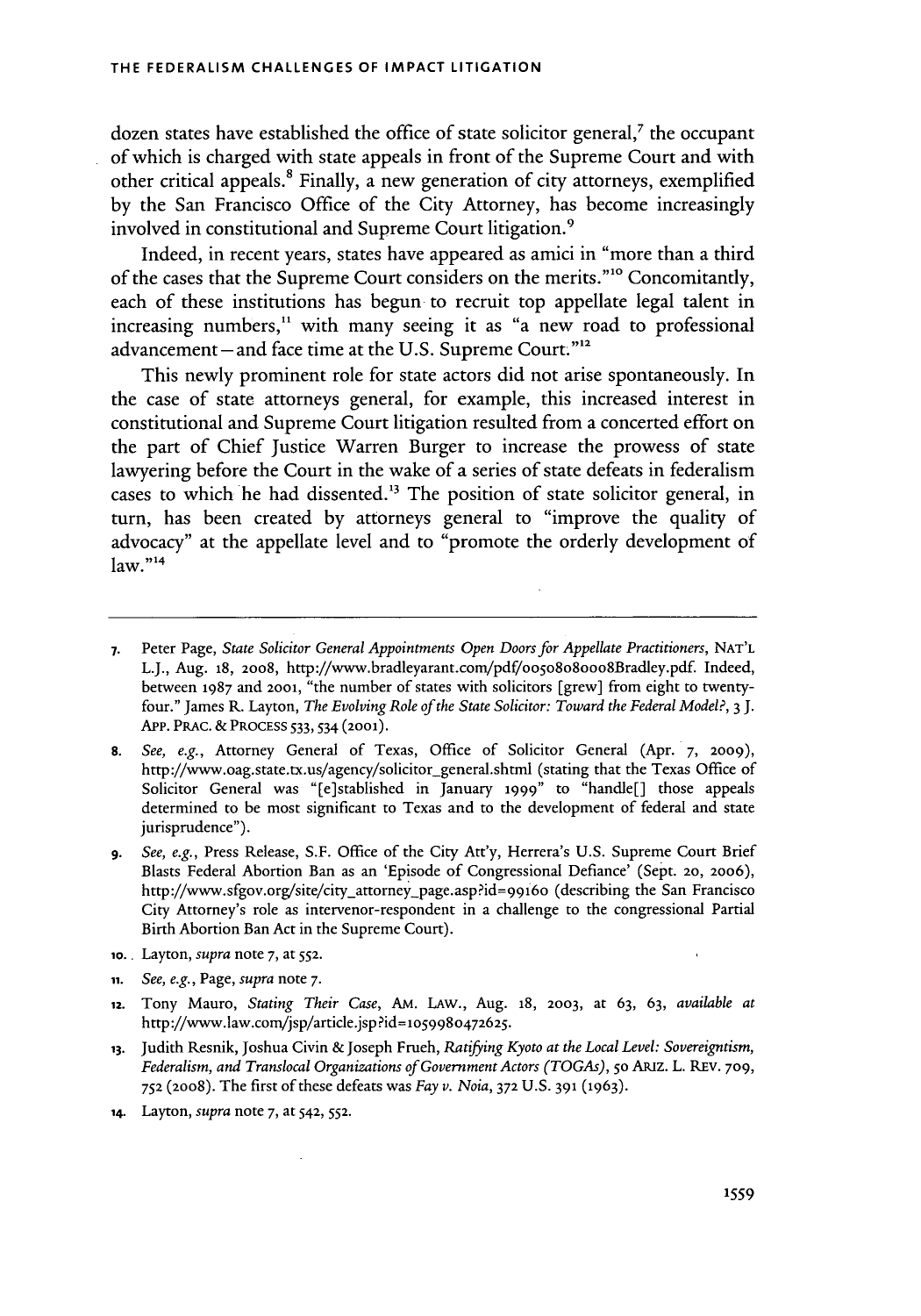### **II. TWO THEORIES OF FEDERALISM**

Under most theories of federalism, the existence of strong state actors is a prerequisite to the health of the federal system.<sup>15</sup> This Comment argues, however, that state actors can undermine the "distinction between what is truly national and what is truly local"<sup>16</sup> as surely as can federal actors, with serious repercussions for the values promoted by the federal system.

There are many justifications for federalism.<sup>17</sup> The most common can be grouped loosely into what this Comment will call the diversity theory and the self-governance theory. As Part III explains, the current model of litigation undertaken by state and local governmental actors has the potential to come into conflict with federalism norms under both theories.

Under the diversity theory, federalism's central benefit is in allowing a thousand flowers to bloom. In areas where there is no unified federal policy or legislation, states in a federal system are free to legislate and make policy independently. This state freedom has the virtue of allowing creative policy proposals to be tested. In Justice Brandeis's words, "It is one of the happy incidents of the federal system that a single courageous State may, if its citizens choose, serve as a laboratory; and try novel social and economic experiments without risk to the rest of the country."" **Further,** state freedom allows policies to be tailored to the individual preferences and situations of citizens in different locales. "[L]ocal laws can be adapted to local conditions and local tastes, while

16. United States v. Lopez, 514 U.S. 549, 567-68 **(1995).**

<sup>15.</sup> This is true of those theories championing states rights that stress the degree to which "Congress' authority is limited to those powers enumerated in the Constitution." United States v. Morrison, **529** U.S. 598, 61o **(2000).** Alexander Aleinikoff and Robert Cover's "dialectical federalism," under which federalism's value derives from the dynamic interactions between state and federal actors, also takes this view. Robert M. Cover & T. Alexander Aleinikoff, *Dialectical Federalism: Habeas Corpus and the Court,* 86 YALE L.J. **1035 (1977).**

**<sup>17.</sup>** *See* **DAVID** L. SHAPIRO, FEDERALISM: A **DIALOGUE** 107-40 **(1995);** Heather K. Gerken & Jessica Bulman-Pozen, *Uncooperative Federalism,* **118** YALE L.J. **1256** (2009) ("As with many vaguely defined constitutional mandates, we need a set of mediating principles to translate 'Our Federalism' into manageable legal doctrine.").

**<sup>18.</sup>** New State Ice Co. v. Liebmann, **285** U.S. **262, 311 (1932)** (Brandeis, J., dissenting); *see also* FERC v. Mississippi, 456 U.S. 742, 788-89 **(1982)** (O'Connor, J., concurring in the judgment in part and dissenting in part) ("[T]he **50** States serve as laboratories for the development of new social, economic, and political ideas."); Akhil Reed Amar, *Five Views of Federalism: "Converse-1983 in Context," 47* VAND. L. REV. **1229,1233-36** (1994) (describing the "laboratory" theory, under which states are "[e]xperimenters" and "[e]ducators").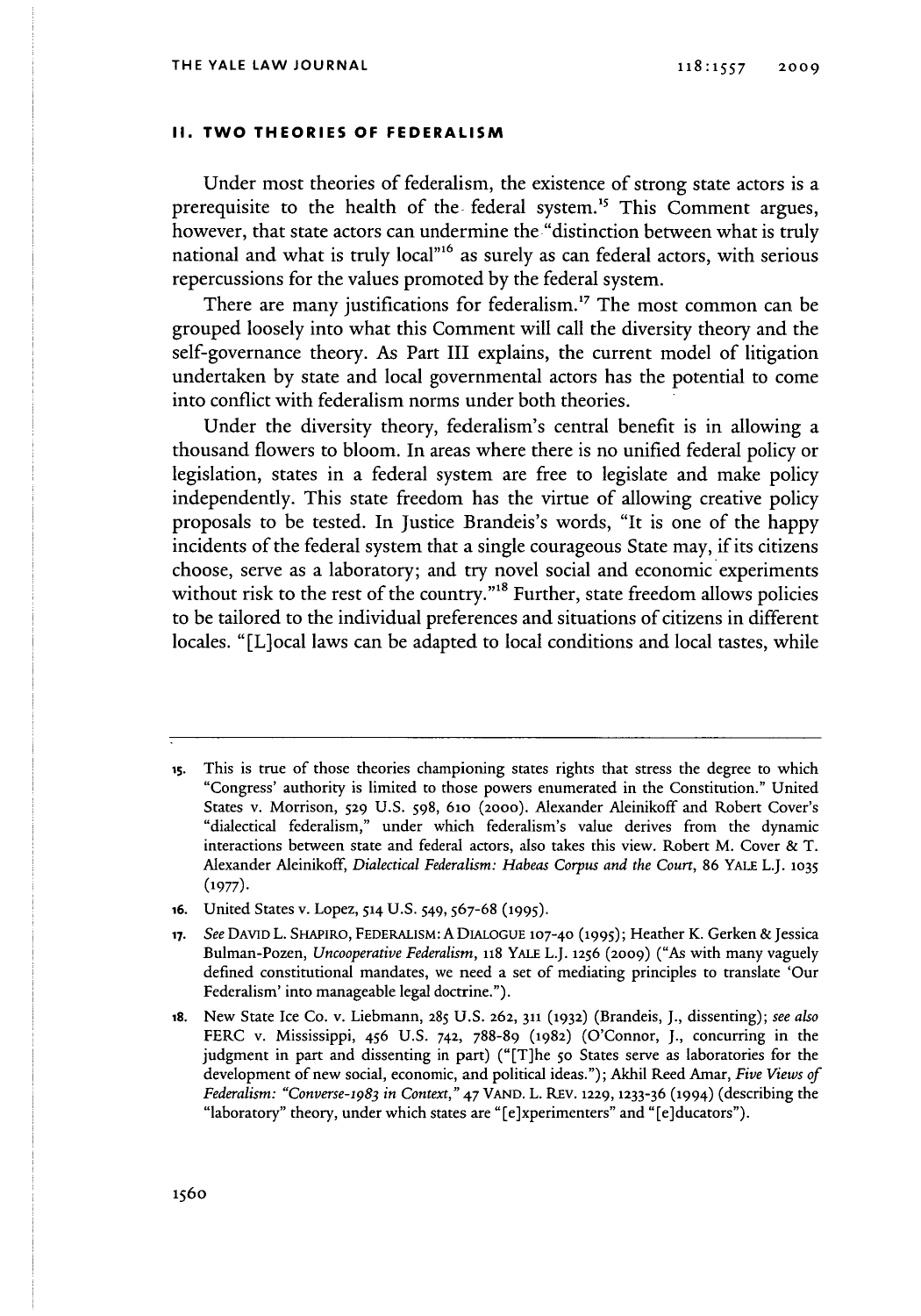a national government must take a uniform-and hence less desirableapproach."<sup>19</sup>

Under the self-governance theory, federalism is lauded for encouraging democratic participation in governance through the existence and growth of strong state political institutions. This view is best expressed by Justice O'Connor in her concurring opinion in *FERC v. Mississippi:* "In addition to promoting experimentation, federalism enhances the opportunity of all citizens to participate in representative government .... If we want to preserve the ability of citizens to learn democratic processes through participation in local government, citizens must retain the power to govern, not merely administer, their local problems."<sup>20</sup> Endorsing this view, Akhil Amar describes state and local government as "offer[ing] citizens clinical seminars in democratic selfgovernment."<sup>21</sup> On this account, federalism's virtue is in allowing greater citizen participation than would a single centralized government.

# **III.IN TENSION WITH THE AIMS OF FEDERALISM: TWO CASE STUDIES**

As the following case studies demonstrate, aggressive affirmative litigation undertaken by state and local governmental actors has the potential to come into conflict with the justifications of both the diversity theory and the self-governance theory. To elucidate this point, this Comment focuses on Texas's participation in the *District of Columbia v. Heller* and the California Attorney General and San Francisco City Attorney's response to the passage of Proposition 8.

## *A. States as Amici Curiae in* District of Columbia v. Heller

In 2008, the Supreme Court established that the Second Amendment endows citizens with an individual right to bear arms.<sup>22</sup> It was aided in its analysis by an amicus brief filed by the Attorney General and Solicitor General

**21.** Amar, *supra* note **18,** at 1234.

**<sup>19.</sup>** Michael W. McConnell, *Federalism: Evaluating the Founders' Design, 54* U. CHI. **L.** REv. 1484, 1493 **(1987)** (reviewing RAUL BERGER, FEDERALISM: THE **FOUNDERS' DESIGN (1987)).**

<sup>20. 456</sup> **U.S.** at 789-90 (1982) (O'Connor, J., concurring in the judgment in part and dissenting in part).

**<sup>22.</sup>** District of Columbia v. Heller, **128** S. Ct. **2783** (20o8).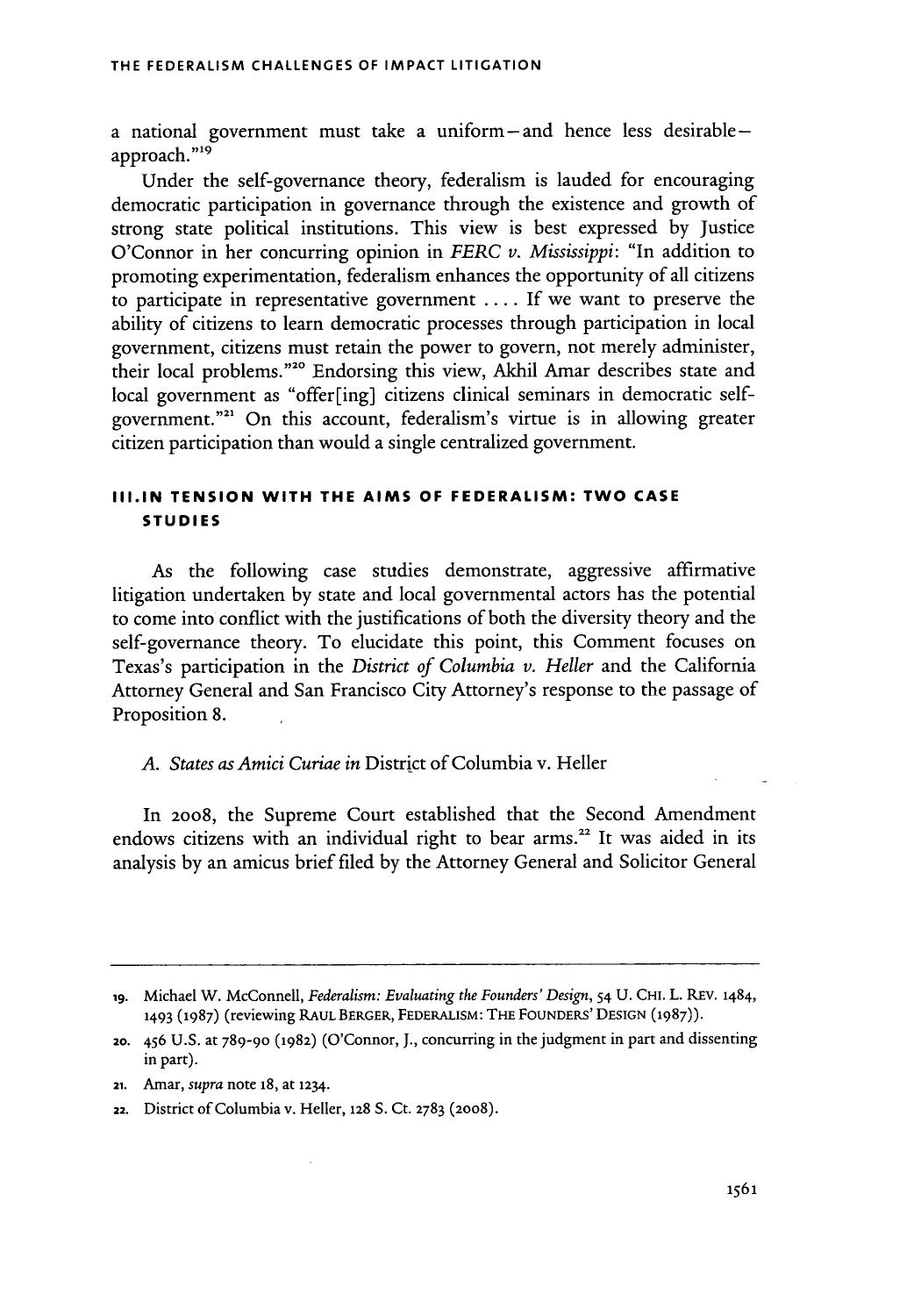#### **THE YALE LAW JOURNAL**

of Texas on behalf of thirty states,<sup>23</sup> arguing that the District of Columbia's "firearms regulations are unconstitutional."<sup>24</sup> While the amici's requisite statement of interest focused most heavily on potential abridgement of their own citizens' Second Amendment rights,<sup>25</sup> the states' actual interest was to bring other states into conformity with their own practices-an aim in direct conflict with the diversity theory of federalism.

The amici's statement represented their interest in the case to be its "potential impact on their citizens' [Second Amendment] constitutional rights."<sup>26</sup> The states continued, "The individual right to keep and bear arms is protected by the United States Constitution and the constitutions of forty-four States. Given the significance of this fundamental right, the States have a substantial interest in ensuring that the Second Amendment is accorded its proper scope."<sup>27</sup> The implication is that the states do not wish to be forced to abridge or narrow the right to bear arms enshrined in their constitutions. This argument, however, lacks force; states are in no way forbidden from granting their citizens a right *more expansive* than the right granted to them by the federal government.<sup>28</sup> Even if *Heller* had held that the federal government grants only a collective right to bear arms, that holding would merely have affirmed the federal government's power to impose regulations on territories under its control, like the District of Columbia and Guam.<sup>29</sup> As a matter falling under the state's police power, Texans' individual right to bear arms would still be firmly entrenched in their state constitution.<sup>30</sup>

**27.** *id.*

**<sup>23.</sup>** Brief of the States of Texas et al.. as Amici Curiae in Support of Respondent, Heller, **128 S.** Ct. **2783** (No. **07-920)** [hereinafter *Heller* Brief of the States].

**<sup>24.</sup>** *Id.* at iii.

**<sup>25.</sup>** *Id.* at **1.**

*<sup>26.</sup> Id.*

**<sup>28.</sup>** In the eminent domain context, for example, see National Conference of State Legislatures, Eminent Domain 2006 State Legislation (Nov. **2007),** http://www.ncsl.org/programs/ natres/emindomainlego6.htm (describing the passage of legislation in twenty-eight states circumscribing the government's ability to exercise its eminent domain power in the wake of Kelo v. City of New London, *545* U.S. 469 **(2005)).**

**<sup>29.</sup>** *See, e.g.,* Ilya Somin, *Locked Liberties,* **LEGAL** TIMES, July **28,** 20o8, at 42, 43 *("Heller* applies only to the District of Columbia and other territories controlled by the federal government."). Even a potential companion case incorporating a narrow reading of the Second Amendment against the states would only permit Texas and other states to regulate firearms, not force them to do so.

*<sup>30.</sup> See* United States v. Lopez, 514 U.S. 549, 567-68 **(1995)** (holding that federal regulation of guns in a school zone under the Commerce Clause would give Congress "a general police power of the sort retained by the States"). Indeed, the majority's reasoning in *Lopez* is broad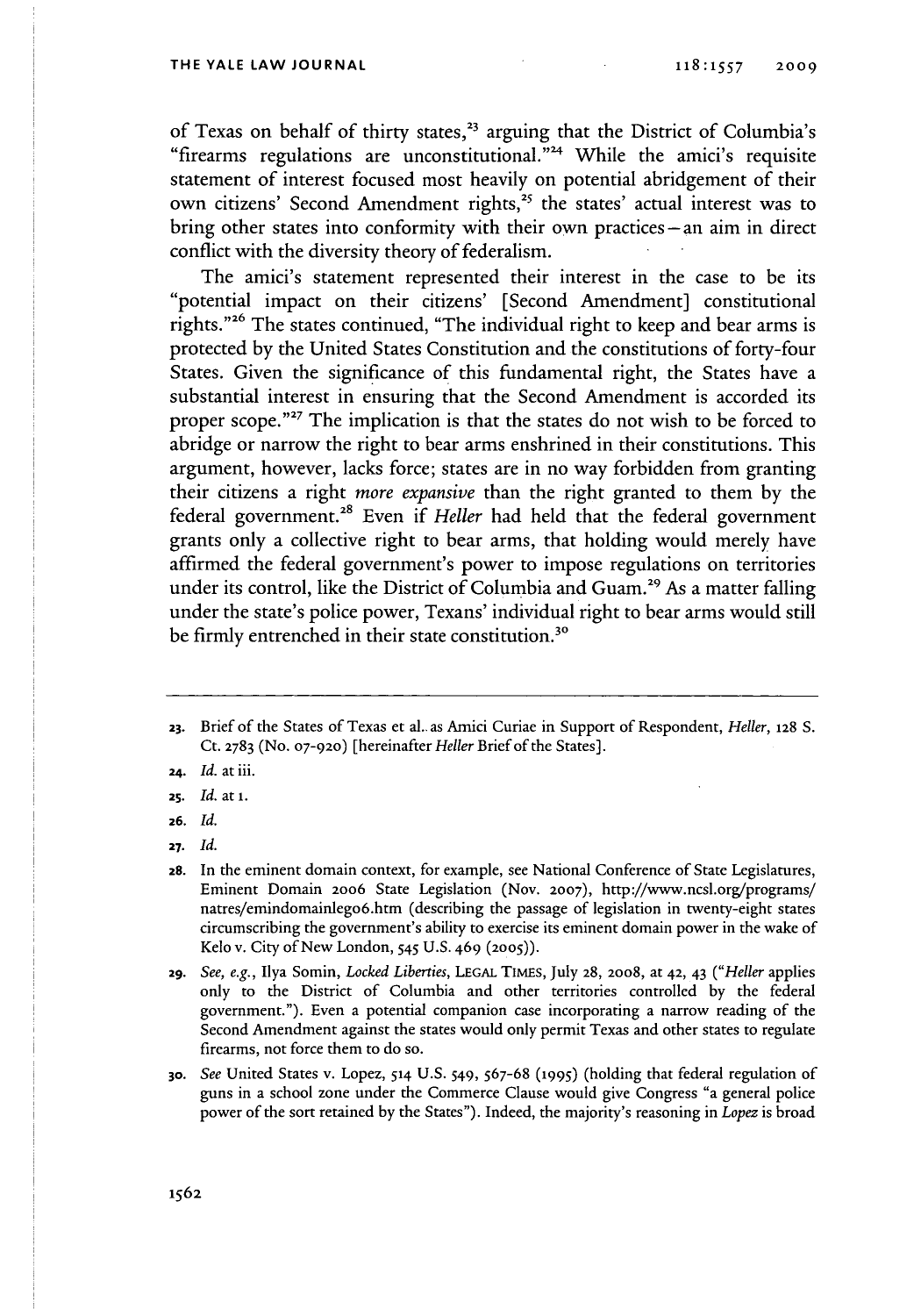The real motive behind the states' filing of an amicus brief followed:

The *amici* States believe that the court of appeals's decision – that the Second Amendment protects an individual right to keep and bear arms-is correct and fully consistent with the Framers' intent. Moreover, the District of Columbia's categorical gun ban is markedly out of step with the judgment of the legislatures of the fifty States, all of which protect the right of private citizens to own handguns.<sup>31</sup>

That is, the states in question-largely Western and Southern states $3^2$ disagreed with the interpretation of the Second Amendment underlying the District of Columbia's law both as a matter of constitutional interpretation and of policy. To prevent the District's erroneous interpretation from being codified by the Court and given force to allow other states to regulate firearms, the states filed an amicus brief to try to influence the Court's outcome.

The states' desire to see their interpretation of the Second Amendment adopted by the Court and to strike down firearm regulations in other states should give us pause. Indeed, the first of those desires highlights the potential problem of capture by a special interest group.<sup>33</sup> While there is no evidence that such capture occurred here, it would generally be possible for an interest group, having installed one of its members as state solicitor general, to use that

enough to dispel any theory that the Texas amicus filing stemmed from worries about potential preemption of Texas firearm regulation as a result of an adverse decision in *Heller.* The *Lopez* majority criticized the Gun-Free School Zones Act of 199o, **18** U.S.C. **§ 922(q) (2000),** for being "a criminal statute that by its terms has nothing to do with 'commerce,"' *Lopez,* 514 U.S. at **561,** noting that "[u]nder our federal system, the 'States possess primary authority for defining and enforcing the criminal law,"' *id.* at 561 n.3. (quoting Brecht v. Abrahamson, **507** U.S. **619,** 635 **(1993)).** The Court then criticized the statute for "displac[ing] state policy choices in ... that its prohibitions apply even in States that have chosen not to outlaw the conduct in question." *Id.* Such reasoning would apply a fortiori in cases where a state had explicitly protected the right to bear arms and federal preemption of the police power was also at issue.

- **31.** *Heller* Brief of the States, *supra* note **23,** at **1.**
- **32.** *Id.*
- **33.** This idea of capture **by** a special interest group should be distinguished from "capture" **by** a political party or governing majority. As elected officials, state attorneys general are intrinsically political; **it** is a feature, rather than a bug, that the Texas Attorney General is generally a Republican and that the New York Attorney General is generally a Democrat. In such cases, the political actions of these actors have a certain democratic legitimacy. This is different in kind, however, from the potential capture of the office **by** an Attorney General acting as an agent of, say, the National Rifle Association or NARAL Pro-Choice America, who did not gain office as a result **-or** at least, not wholly as a result- of his affiliation with such a group.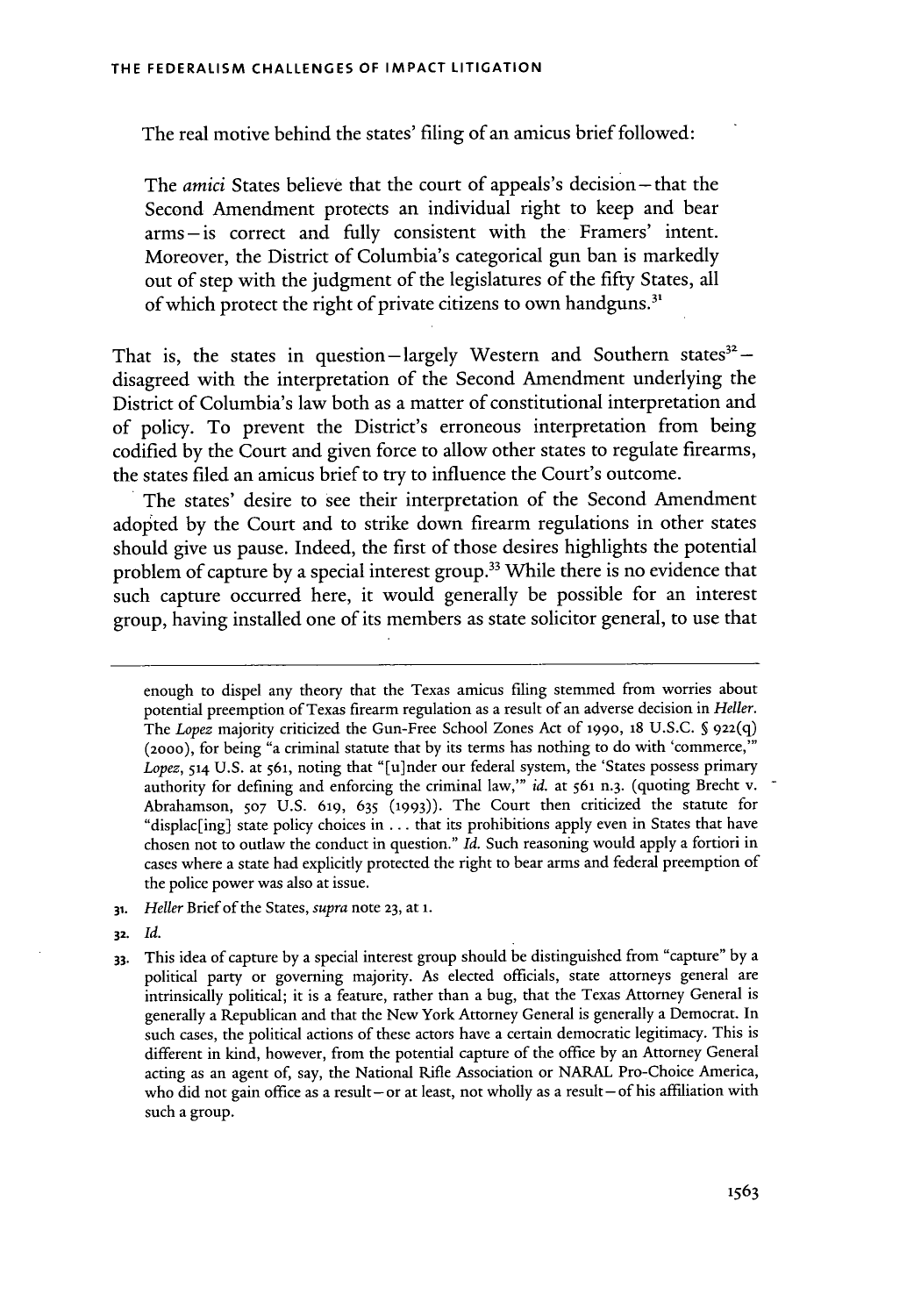position to circumvent normal rules and understandings governing the filing of amicus briefs. Unlike private parties, states are granted automatic leave to file amicus briefs in any case before the Supreme Court by the Federal Rules of Appellate Procedure.<sup>34</sup> While the Rules are rarely an obstruction to the filing of an amicus brief- most sophisticated parties grant blanket consent to anyone wishing to file an amicus brief-their purpose is to ensure that only those whose interests are genuinely at stake participate in litigation.<sup>35</sup> Capture of the office of state solicitor general or state attorney general could allow for automatic filing of amicus briefs by ideological parties whose briefs might otherwise be screened out by the parties. More seriously, it would allow interest groups to throw the full weight of their state's name behind a brief written to advance their ideological agenda.

With respect to the second desire – seeking to strike down the District of Columbia's gun ban-the tension with the diversity theory is clear. The states were concerned not with their own regulations, but with the regulations of other states and territories, which they sought to bring into conformity with their own regulations. The freedom granted to the states by the federal system was thus used to undermine a benefit of the federal system, which depends on a diversity of policies and regulations.

# *B. The San Francisco, Los Angeles, and Santa Clara County Challenge to Proposition 8*

In 2008, the California Supreme Court struck down state laws limiting marriage to opposite-sex couples as a violation of the state's constitution.<sup>36</sup> In response, Californians voted later that year to ratify Proposition 8, overturning the decision of the Supreme Court and amending the state constitution<sup>37</sup> so that "[o]nly marriage between a man and a woman is valid or recognized in California.<sup>"38</sup>

- **36.** *In re* Marriage Cases, **183** P. 3d 384 (Cal. 2008).
- **37. CAL. SEC. OF STATE** DEBRA BOWEN, **STATEMENT OF** VOTE, NOVEMBER 4, 2008, **GENERAL ELECTION 62** (2008) [hereinafter **STATEMENT** OF VOTE], *available at* http://www.sos.ca.gov/elections/sov/2008\_general/sov\_complete.pdf.
- **38.** CAL. **CONST.** art. I, **S 7.5.**

<sup>34.</sup> **FED. R. APP.** P. 29(a) ("The United States or an officer or agency thereof, or by a State, Territory or Commonwealth may file an amicus-curiae brief without the consent of the parties or leave of court. Any other amicus curiae may file a brief only by leave of court or if the brief states that the parties have consented to its filing.").

**<sup>35.</sup>** *See* **FED.** R. APP. P. 29 advisory committee's note (Committee Notes on Rules-1998 Amendment).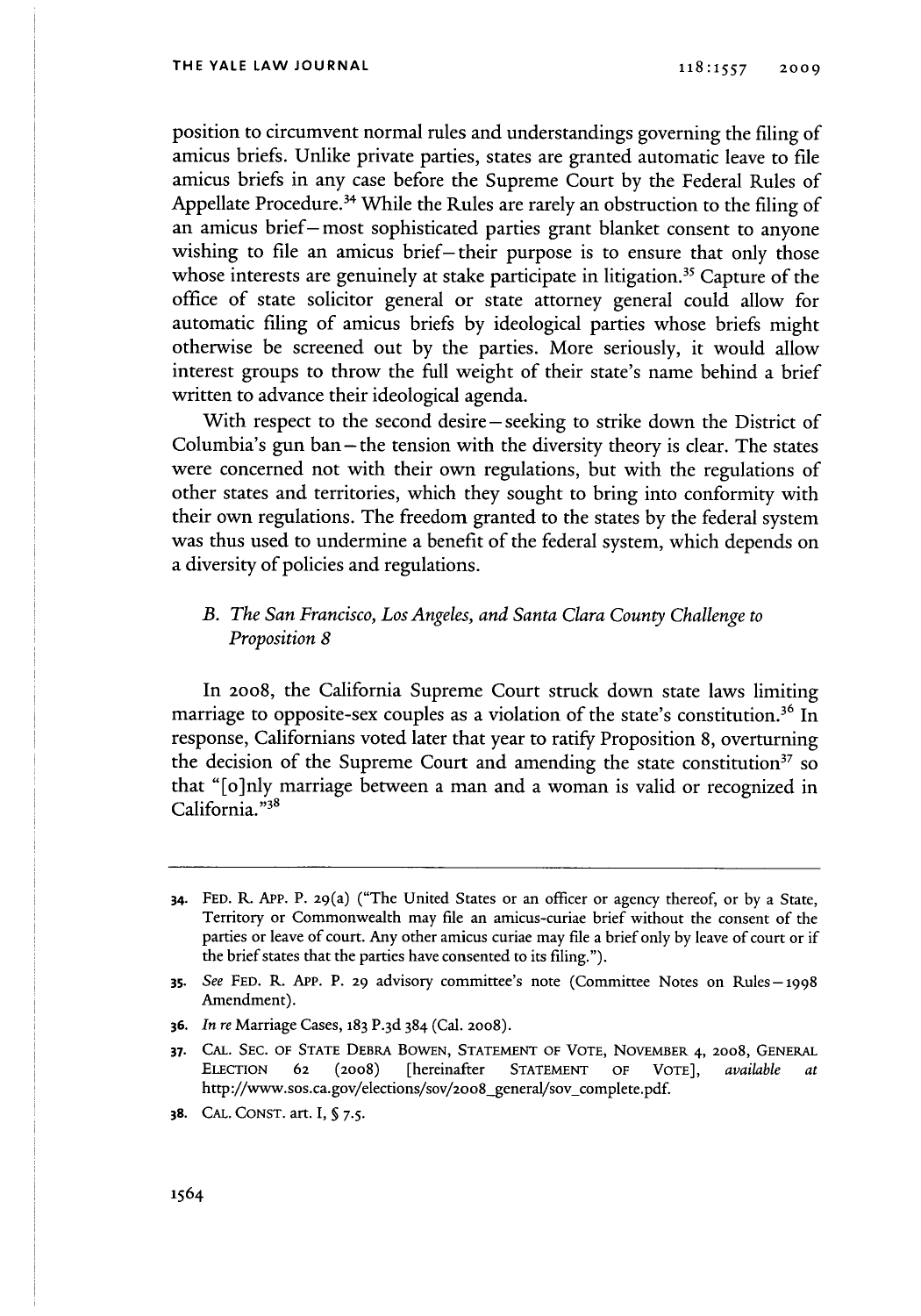On November *5,* 20o8-the very next day-the City Attorneys of San Francisco and Los Angeles, as well as the Santa Clara County Counsel, filed a suit "for a writ of mandate with the California Supreme Court to invalidate Proposition 8,"<sup>39</sup> arguing that the proposed change to the Constitution would "devastate[] the principle of equal protection."40 They were joined a week later by the Los Angeles County Board of Supervisors,<sup>41</sup> then by several other counties and cities, $4^2$  and eventually by the Attorney General of California. $4^3$ The Supreme Court of California consolidated their case with those filed on behalf of three gay and lesbian couples by the American Civil Liberties Union, the National Center for Lesbian Rights, and Lambda Legal.<sup>44</sup>

As of the writing of this Comment, the outcome of the suit is uncertain.<sup>45</sup> Regardless of the outcome, however, the suit's filing comes into tension with federalism's self-governance values in three ways. First, the suit seeks to use courts to undo the results of a democratic process that was, by all accounts, healthy - that is, a process that did not involve significant allegations of voter fraud, drew large numbers of voters, and involved high rates of political

**40.** *Id.*

- **42.** These parties include the counties of Alameda, Marin, San Mateo, and Santa Cruz, as well as the cities of Fremont, Laguna Beach, Oakland, San Diego, Santa Cruz, Santa Monica, and Sebastopol. Answer to Second Amended Petition for Writ of Mandate; Return to Order to Show Cause, City & County of S.F. v. Horton, No. S168o78 (Cal. Dec. **19,** 20o8), *available at* http ://www.courtinfo.ca.gov/courts/supreme/highprofile/documents/s168078-answeramend-petition.pdf.
- **43.** Justin Ewers, *California Attorney General Jerry Brown Asks Court To Overturn Prop 8,* U.S. **NEWS &** WORLD REP., Dec. **22,** 20o8, http://www.usnews.com/articles/news/ politics/2o08/12/22/califomia-attorney-general-jerry-brown-asks-court-to-overturn-prop-8.html.
- **44.** Maura Dolan & Tami Abdollah, *Gay Rights Supporters File 3 Lawsuits Against Prop 8,* L.A. TIMES, Nov. 6, **2008,** at **A23.**
- **4S.** Oral argument was heard March **5,** 2009. *See* Press Release, Judicial Council of Cal., Supreme Court To Hear Oral Argument in Prop. 8 Cases on March 5, 2009 (Feb. 3, **2009),** http://www.courtinfo.ca.gov/presscenter/newsreleases/NRo8-o9.pdf. An opinion is due to be rendered within ninety days of oral argument. California Courts, Proposition 8 Cases, http://www.courtinfo.ca.gov/courts/supreme/highprofile/prop8.htm#newsreleases (last visited May 2, 2009).

**<sup>39.</sup>** Press Release, Office of the S.F. City Att'y, Herrera Joined by Los Angeles, Santa Clara Counterparts in Suing To Invalidate Prop. 8 (Nov. **5,** 20o8), http://pdfserver.amlaw.com/ca/prop8lio6.pdf.

**<sup>41.</sup>** Molly Hennessey-Fiske, *Emotional Board of Supervisors Backs Prop 8. Challenge,* **L.A.** Now, Nov. 12, 2008, http://latimesblogs.latimes.com/lanow/2008/11/the-los-angeles.html.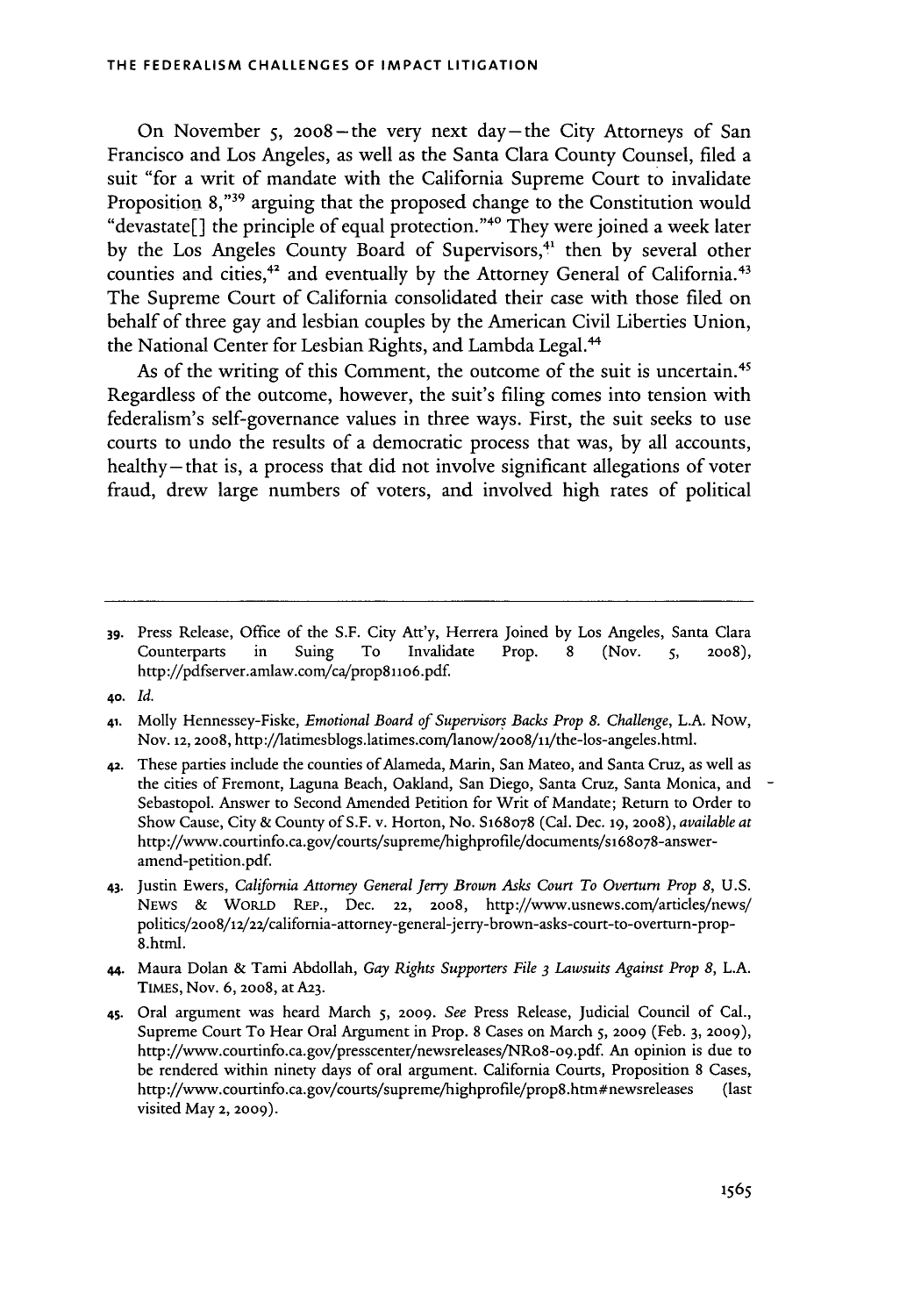participation in the form of activism and campaigning on both sides.<sup>46</sup> Second, it seeks to move the sphere of debate about a fundamental issue from the level of the political to the level of the legal  $-$  that is, it encourages citizens to debate publicly not the important question of the nature of marriage, but rather the more technical and workmanlike question of the interaction between the state constitution's equal protection clause and the constitutional amendment process. It is these questions -and not questions about morality, politics, and their intersection **-** that will yield legal fruit. Finally, it moves the locus of decisionmaking from 13.7 million Californians<sup> $47$ </sup> to the cadre of government and public interest lawyers representing each side.

Both of these aspects of the city attorneys' impact litigation strategy put them in tension with the self-governance theory of federalism. The creation and passage of a ballot initiative to amend the state constitution is a quintessential act of democratic self-governance at the state level.<sup>48</sup> For state actors to use affirmative litigation to attack a ballot initiative undermines democratic self-governance by replacing the democratic will of the people with the judgment of a small set of government actors.<sup>49</sup> Thus, such affirmative litigation uses state actors' sphere of freedom to undermine the states' role as democratic seminars. Moreover, it has the potential to undermine the ballot

- 47. Statement of Vote, *supra* note 37.
- 48. Ballot initiatives, of course, have come under criticism as being subject to manipulation. For a vivid account, see Arthur Lupia, *Dumber than Chimps? An Assessment of Direct Democracy Voters, in* DANGERous DEMOCRACY? THE BATrLE OVER BALLOT INITIATIVES **IN** AMERICA 66 (Larry J. Sabato, Howard R. Ernst & Bruce A. Larson eds., 2001); *see also* K.K. DuVivier, *Out of the Bottle: The Genie of Direct Democracy,* 7o ALB. L. REv. **1045,** 1048-49 **(2007)** (citing ballot initiatives as "susceptible to lobbyist influence," stating that "[m]oney may also play at least as corrosive a role in initiative campaigns as it does in representative elections," and emphasizing that "[p]artisan politics also have become a part of the initiative experience"). Nonetheless, neither the democratic status of the ballot initiative nor its effect on participation is disputed. Rather, "[r]esearch shows that initiative propositions increase turnout." DuVivier, *supra,* at **1049.** Indeed, "forty-nine of the fifty states [now] require that amendments to [their] constitutions be submitted to a statewide vote." New Progressive Party v. Colon, 779 F. Supp. 646, 659 (D.P.R. **1991).** The initiative has been approvingly called the "most democratic of procedures." Romer v. Evans, **517** U.S. **620,** 647 (1996) (Scalia, J., dissenting).
- **49.** This is not to deny the important role affirmative litigation plays in policing the procedural legitimacy of ballot measures. Cf JOHN HART ELY, DEMOCRACY AND **DISTRUST (1980)** (arguing for the importance of judges in enforcing procedural rights). Nor is it to say that democratic self-governance is the highest good. In many situations, other higher values should unquestionably be advanced **-** potentially through affirmative litigation **-** at the cost of some degree of democratic self-governance.

**<sup>46.</sup>** Lisa Leff, *California Voters Approve Gay-Marriage Ban,* ABC NEWS, Nov. **5, 2008,** http://abcnews.go.com/Politics/wireStory?id=6185755.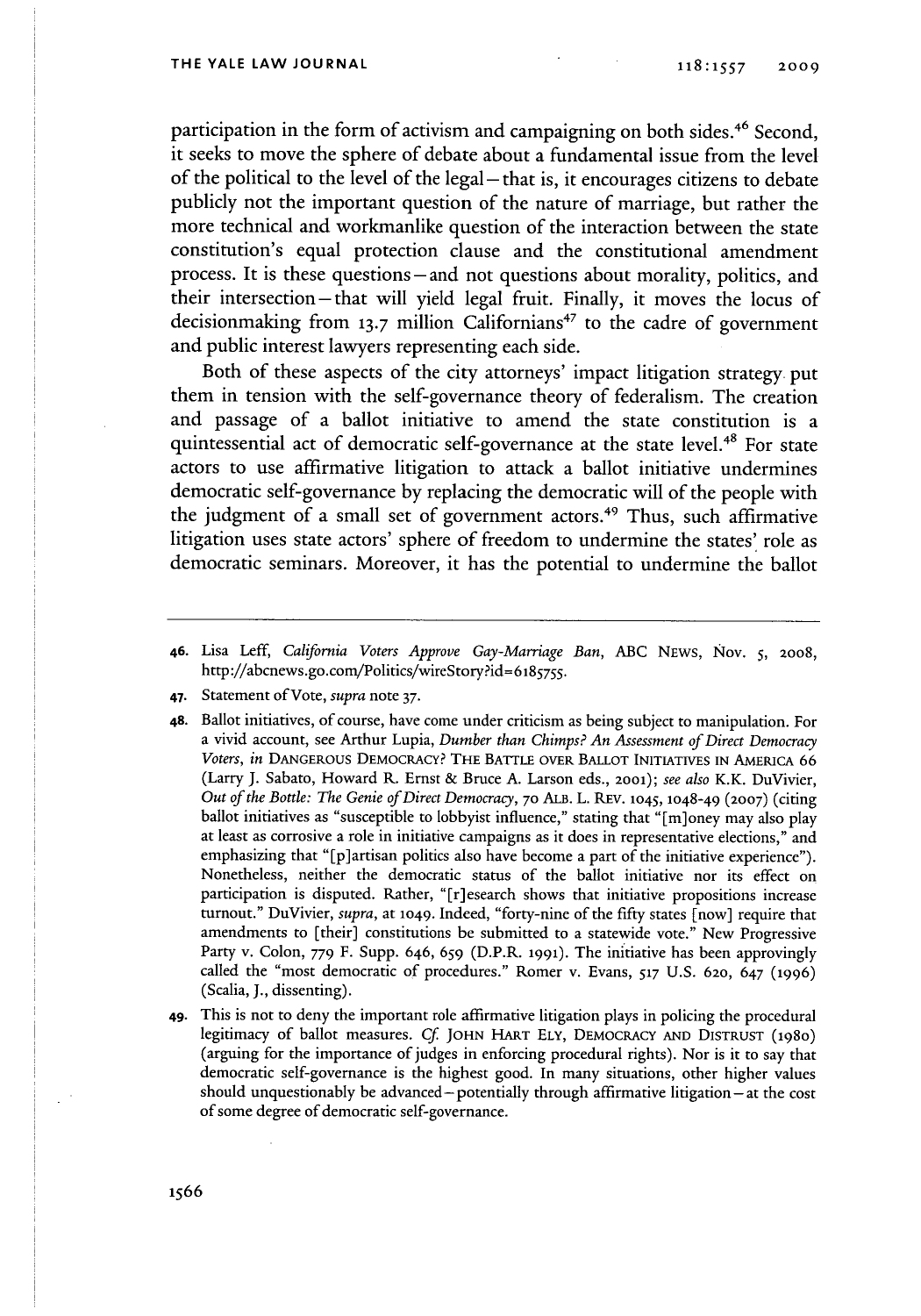initiative system more broadly. Citizens contemplating the massive efforts necessary to pass a successful ballot initiative may well refrain from future initiatives that a small group of powerful government lawyers has the power to overturn.

# **IV. CONFORMING LITIGATION BY STATE AND LOCAL GOVERNMENT ACTORS TO FEDERALISM PRINCIPLES: THE FEDERAL PROSECUTOR MODEL**

Many-if not most-offices of state solicitors general model themselves explicitly on their federal counterpart, the Office of the U.S. Solicitor General.<sup>50</sup> In addition, there are many similarities between state attorneys general, solicitors general, and city attorneys and their federal counterparts in the Department of Justice (DOJ). For example, state attorneys general, like prosecutors, enjoy a broad range of discretion in investigating and charging crimes." Like prosecutors, whose client is justice, the primary role of state attorneys general is "to represent the public interest and not simply 'the machinery of government."<sup>52</sup>

Despite their resemblance to **DOJ** attorneys, however, the state and local government attorneys' litigation strategies and focus differ markedly from the federal government attorneys to whom they are analogous. The Civil Rights Bureau in the Office of the New York State Attorney General, for example, "conducts affirmative litigation, investigations, and policy initiatives in the areas of reproductive rights, disability rights, police misconduct, and discrimination in employment, mortgage lending, housing, public accommodations, and other sectors."<sup>53</sup> In addition, the Bureau

**<sup>50.</sup>** *See, e.g.,* Attorney General of Texas, *supra* note **8** ("[T] he Texas **OSG** is expressly modeled after the Office of the Solicitor General at the **U.S.** Department of Justice.").

**<sup>51.</sup>** William P. Marshall, *Break Up the Presidency? Governors, State Attorneys General, and Lessons from the Divided Executive,* **115 YALE** L.J. 2446, 2452 (2006) ("Many state attorneys general have significant authority to investigate both governmental and non-governmental misconduct. Attorneys general also play an important role in criminal law enforcement, with some state offices having direct prosecutorial powers or supervisory authority over law enforcement officers.").

**<sup>52.</sup>** *Id.* at 2456.

**<sup>53.</sup>** Symposium, *A Conversation on Federalism and the States: The Balancing Act of Devolution, 64* AiL. L. REv. **1091, 1127** (2001) (detailing a biography of Civil Rights Bureau Chief Andrew **G.** Celli, Jr.).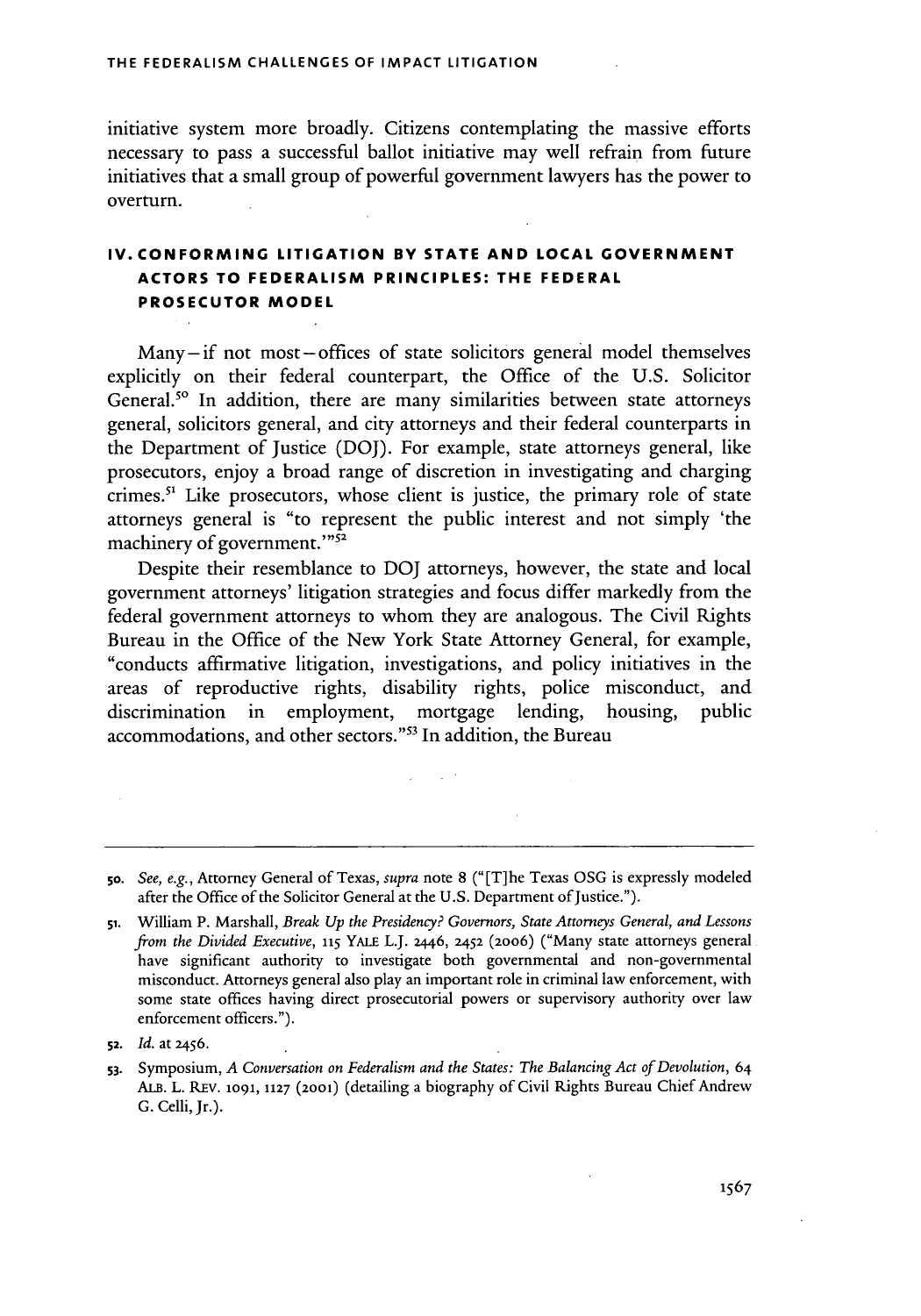employs an 'impact litigation' model to court cases, drafts and proposes civil rights-related legislation for consideration by the State Legislature, releases reports, and facilitates educational seminars on civil rights controversies around the state ... [and] assists the New York State Solicitor General in the preparation and submission of amicus briefs in civil rights cases of interest to the State.<sup>54</sup>

In short, many of these state and local government actors have adopted the model of public interest law firms in conducting impact litigation and submitting amicus briefs to the Supreme Court with an eye toward changing the course of law.<sup>55</sup>

By contrast, many sections of the DOJ commence affirmative civil actions  usually in the form of civil prosecutions and enforcement actions – only at the behest of an executive agency.<sup>56</sup> Even the U.S. Solicitor General, who among all government advocates has the strongest claim to be charged with independently interpreting the Constitution- or, rather, interpreting the Constitution in accordance with the executive branch's views, as opposed to the judicial branch's views<sup>57</sup> $-$ has "rarely challenged Supreme Court precedent," focusing instead on defending government policies by reference to existing precedent.<sup>58</sup>

Adopting a DOJ-like model of litigation would help state and local government attorneys to better serve federalism values that are sometimes slighted by the pursuit of impact and affirmative litigation. This can be accomplished in two ways: first, through institutional changes designed to

**1568**

**<sup>54.</sup>** *Id.*

**<sup>55.</sup>** The federalism implications of adopting this affirmative litigation model are only troubling, however, in the context of litigation in federal courts or on federal questions. That some states choose to employ a state solicitor with an active agenda of impact litigation on the purely state level - without any federal externalities - is merely an example of the diversity of governance and policing practices chosen by different states.

**<sup>56.</sup>** See, e.g., U.S. DEP'T OF JUSTICE, U.S. ATTORNEY'S MANUAL **§** 5-12-111(a) **(1997)** (noting that, in the environmental context, "as a matter of policy and practice, civil prosecutions are initiated at the request *of'* the relevant agency head); see *also* Neal Devins & Michael Herz, *The Uneasy Case for Department of Justice Control of Federal Litigation, s* **U.** PA. J. CONST. L. *558,* 562 **(2003)** ("In [civil actions], DOJ will not proceed without a client **....** Indeed, the most plausible reading of the statutes is that DOJ *could not* proceed in a civil case without the agency even if it wanted to.").

**<sup>57.</sup>** *See* John **0.** McGinnis, *Principle Versus Politics: The Solicitor General's Office in Constitutional and Bureaucratic Theory, 44* STAN. L. REV. 799, 804-o6 (1992) (reviewing CHARLES FRIED, ORDER **AND** LAw: **ARGUING THE REAGAN REVOLUTION -A** FIRSTHAND ACCOUNT **(1991)).**

**<sup>58.</sup>** *Id.* at **807.**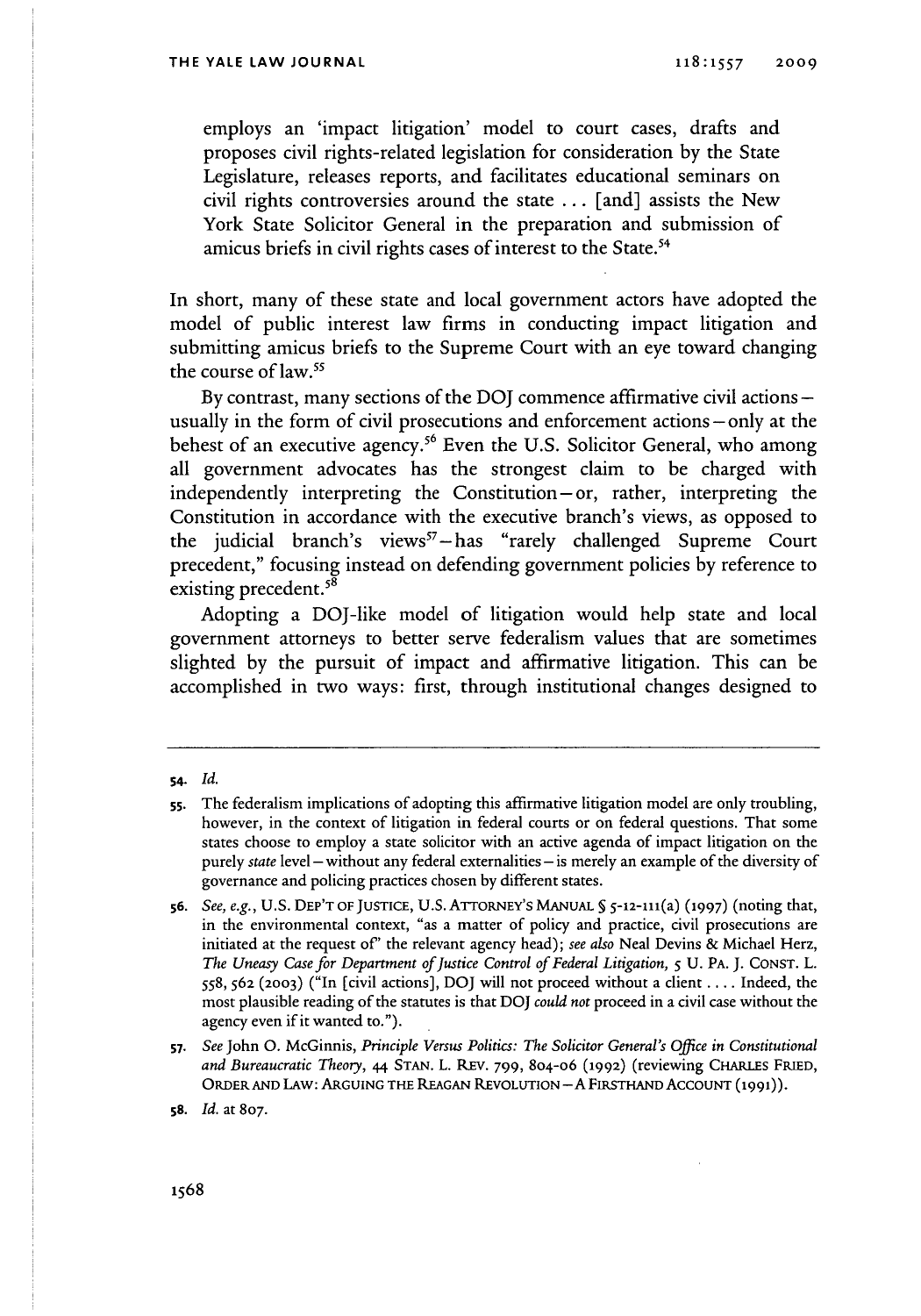depoliticize office culture, and second, through self-imposed or statutory procedural requirements about the cases in which state and local attorneys can become involved.

The first of these suggestions **-** changes in institutional culture **-** can be achieved in a variety of ways. Perhaps the most promising of these is the establishment of a cadre of civil servants to work as assistants to the state attorney general and state solicitor general. The U.S. Solicitor General draws institutional support, continuity, and stability from the career appellate lawyers in his office.<sup>59</sup> For example, the deputies in the U.S. Solicitor General's Office are apportioned between political deputies, who are appointed, and career deputies, who rise through the ranks of the civil service.<sup>60</sup> State solicitors general, on the other hand, have generally lacked this resource.<sup>61</sup> The development of career deputies and assistants in the offices of state solicitors general and state attorneys general would allow attorneys spanning several administrations to act as a nonpartisan anchor in those offices, catalyzing a change in institutional culture.

Second, there may be room for reform extending beyond the cultural to the legal. State solicitors general differ from their federal counterparts in that

many of the cases in which the state solicitors are filing briefs are cases in which no single state agency has a particular interest. These are cases in which the state would not be likely to participate unless led by a solicitor who takes an expansive view of both the law and her responsibilities.<sup>62</sup>

Calling for state solicitors general to limit their dockets to those cases referred by state agencies-or imposing that restriction statutorily-would allow such actors to impose the self-discipline of limiting their own discretion. If such self-cabining – which could, after all, require a state solicitor general to excise many of the most interesting and consequential cases from his docketproved to be beyond the level of self-restraint reasonably to be expected of appellate litigators, however, it could be imposed statutorily. Such a statutory restriction could be positive or negative; given resource constraints, merely

**<sup>5</sup>g.** Layton, *supra* note 7, at **551.**

**<sup>6</sup>o.** Thomas W. Merrill, *High-Level, "Tenured" Lawyers,* LAw & CONTEMP. PROBS., Spring 1998, at 83, 84.

**<sup>61.</sup>** *Id.*

**<sup>62.</sup>** *Id.* at **552.**